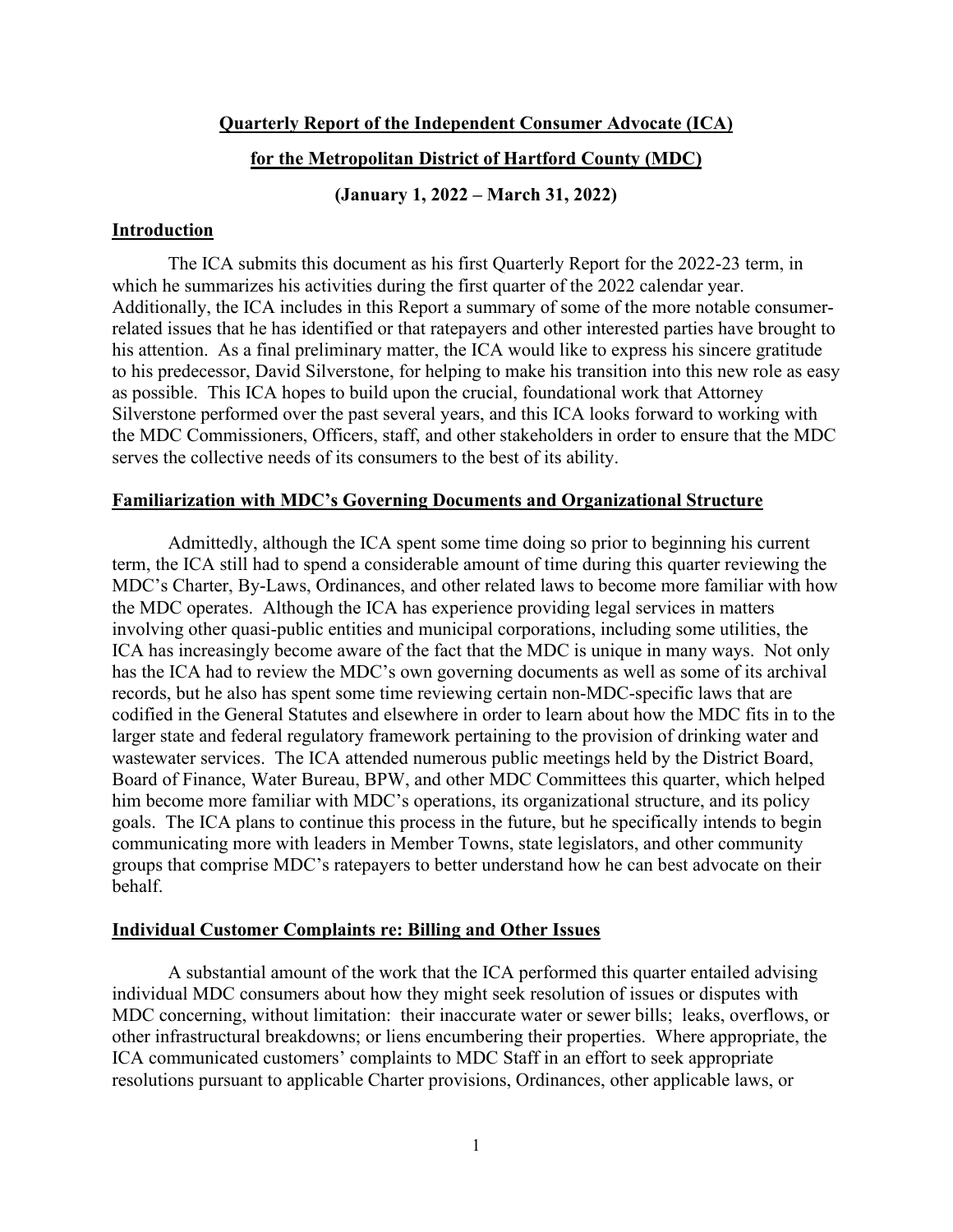equitable principles. While some of these disputes or complaints were resolved, some remain ongoing or they were never resolved to the customer's satisfaction.

• Water/Sewer Billing Disputes: Of primary concern to the ICA is the fact that during this quarter alone several residential customers contacted his office with complaints about substantial 'catchup' water bills that MDC had issued to them after the estimated bills that they or prior property owners previously had been receiving from MDC were adjusted to actual meter readings once a technician came to their properties to either fix a broken meter or install a new RF device. Although the ICA acknowledges that the MDC has made significant progress compared to prior years when estimated bills were much more common, the ICA plans to focus his efforts this term on persuading the MDC to eliminate all estimated bills posthaste to the extent that is feasible. Whether this is achieved through better identifying which water meters in the District still need RF devices and prioritizing such installations or whether it is achieved through better communication with customers as to the actual consequences of estimated bills that go unresolved—namely, that if they don't seek technical assistance for their meters from MDC technicians as soon as possible after receiving estimated bills, they might be retroactively billed large amounts of money if they are not resolved, especially if the estimated readings are *under*estimates of actual readings—the ICA seeks to explore how such improvements can be implemented and how estimated bills ultimately might be eliminated. For at least two separate water customers in Hartford who complained to the ICA this quarter, they or prior owners had received estimated bills from MDC for months or even years without knowing of the consequences. Once they called an MDC technician to fix their meters so that they either would generate actual water readings or so that an RF device could be installed in the first place, the customers shortly thereafter received six- or even seven-figure catchup bills for the difference between the estimated and actual readings.<sup>1</sup> These disputes are still unresolved and the ICA plans to continue monitoring these matters as well as any similar ones that come to his attention.

Several other customers called the ICA with complaints about what appeared to be relatively minor billing issues (e.g., one residential customer tried to pay his water bill online with a credit card but due to issues with MDC's online payment system, he resorted to the phone-pay system and subsequently learned that he may have been double-charged), at least one of which was resolved.

Finally, a large apartment complex in Hartford contacted the ICA regarding a water billing dispute it had as a result of the property manager discovering in 2018 that MDC had been billing it for 7 accounts that had been inactive for years. After discovering this issue, the property manager gave written notice in July 2018 MDC that the complex wanted to officially abandon service for these 7 water lines because they went to vacant units. Although MDC technicians came out and marked the lines to be abandoned around that time, there appeared to be a breakdown in communication and the lines were not cut and capped until August of 2021. After the ICA contacted MDC and Staff conducted a

<sup>1</sup> In one case the customer's confusion was compounded by what appeared to be a lack of notice as to how MDC's Property Closing Form should be used in connection with a real estate closing. The ICA intends to look further into this issue to see if the Form and the general process might be better explained to customers (or future customers) planning to purchase or sell a property in MDC's service area.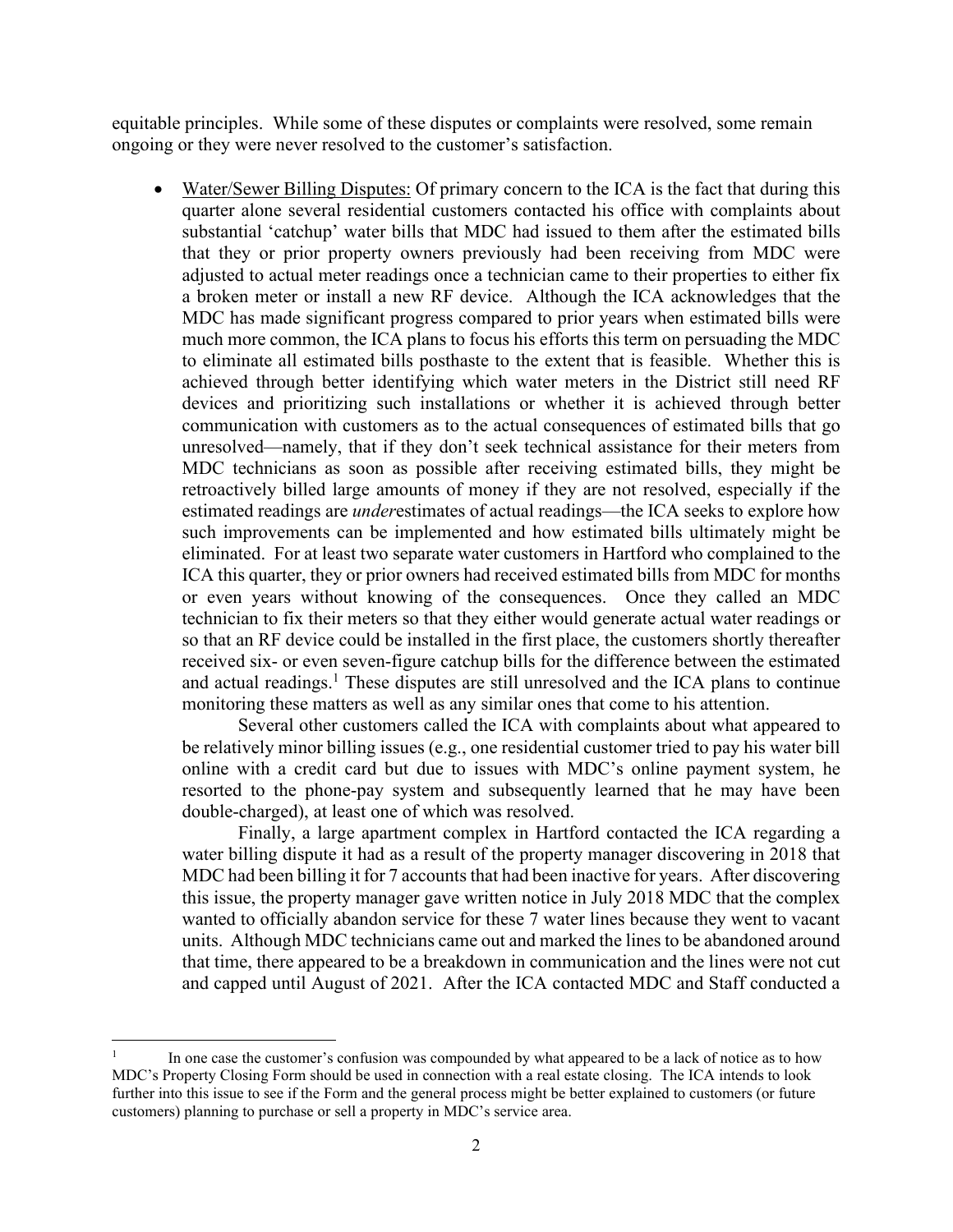factual investigation of the history for these accounts, the MDC was able to provide a credit for these accounts to the customer's satisfaction.

• Leaks, Overflows, or Other Infrastructural Breakdowns: Several customers in East Hartford, West Hartford, and Hartford contacted the ICA this quarter with complaints about leaks, sewage backups, or similar breakdowns in the pipe infrastructure. Most of these had been repaired but the customers wanted to receive credits or other financial compensation for damage or loss of use.

One customer whose property suffered a pipe burst informed the ICA that he would like to abandon his water service but that he did not want to be charged the fixed customer service charge at all. The ICA explained the official abandonment process to this customer, with emphasis on the fact that the fixed customer service charge would remain unless and until the line was actually cut and capped.

In connection with another complaint submitted by a West Hartford customer who had a leak in a shared private water service line on a street with landlocked properties lacking frontage, the ICA conducted a factual investigation and followed up with MDC Staff, after which he learned and explained to the customers that MDC typically did not have any responsibility for paying repair costs for private service lines, but that it did offer a financial assistance program for such repairs.

The ICA explained the MDC's Backwater Valve Program to another customer whose basement flooded after a major storm event and who had an exterior backwater valve that had been installed prior to the storm event. It became apparent that there could have been better communication between the MDC and the customer about the Program as well as how the devices actually worked.

Another East Hartford customer who contacted the ICA had noticed an apparent spike in his property's water bills without any knowledge as to why. When an MDC technician inspected the property and ultimately found and repaired a leak, it came to light that the customer had been billed for months for the increased water consumption caused by the leak because it was on the house side of the meter junction. The customer promptly followed up with MDC through the Leak Adjustment Program, but only received a relatively minor credit in his opinion because of the location of the leak. The ICA plans to look further into this issue and to see if there can be a more efficient and equitable way to address such leaks.

Finally, several commercial and residential properties in Hartford submitted complaints to both the District Board and the ICA during this quarter about a significant sewage backup incident that occurred in 2021. In short, the sewage backup appears to have been caused when—in connection with the demolition of a vacant house on an adjacent property—a connection line connecting an MDC main to several of the affected properties was improperly cut and capped. The facts are still being investigated at this time so the ICA will not go into further detail in this Report, but needless to say, he will continue to monitor this matter and assist the affected consumers where appropriate.

• Liens/Clouds on Title: A West Hartford condominium complex contacted the ICA with complaints about MDC liens for unpaid water bills that appeared to be improperly encumbering some condo units. These liens were problematic for unit owners who